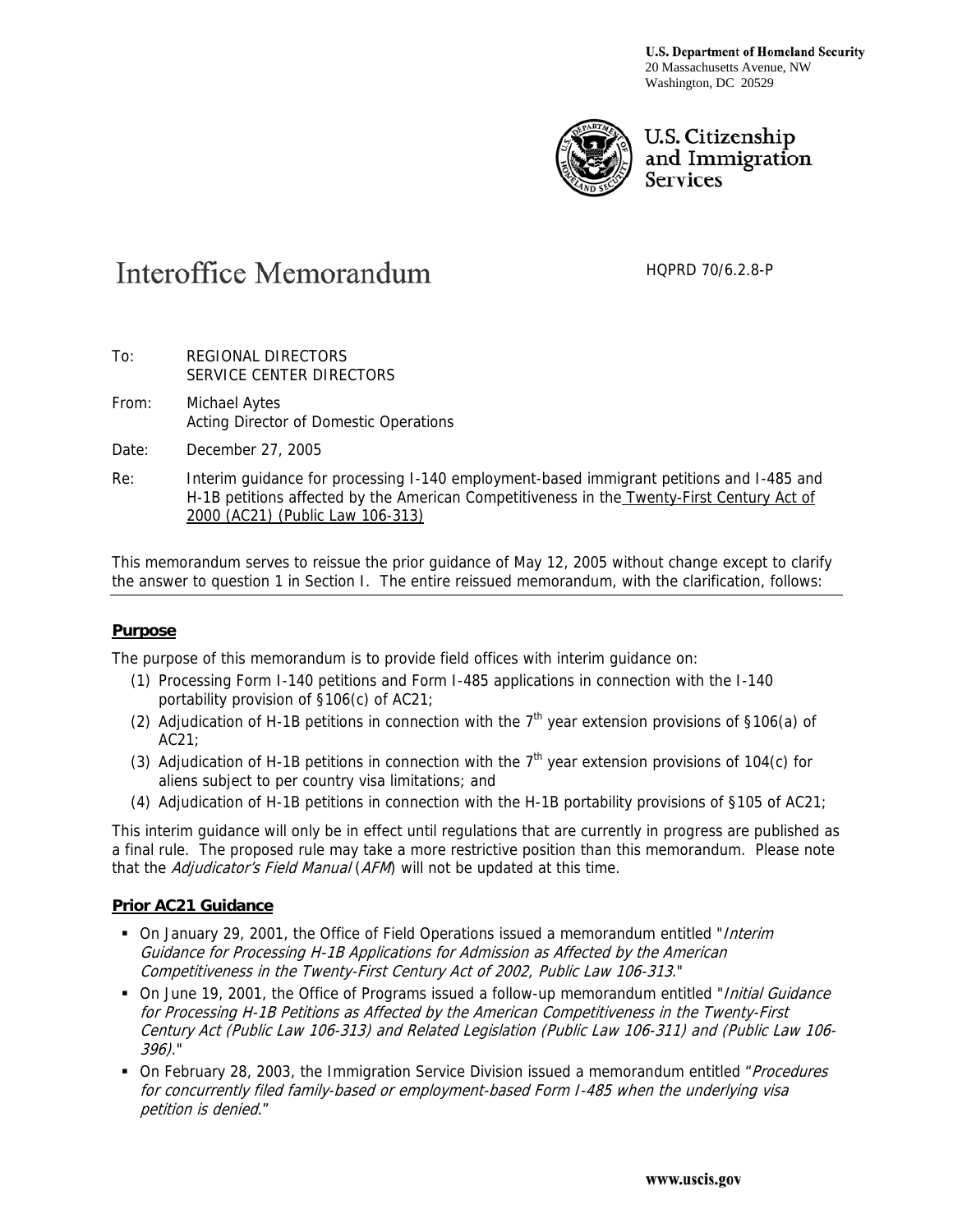Page 2 and 2 and 2 and 2 and 2 and 2 and 2 and 2 and 2 and 2 and 2 and 2 and 2 and 2 and 2 and 2 and 2 and 2 and 2

- On April 24, 2003, the Office of Operations issued a memorandum entitled "Guidance for Processing H-1B Petitions as Affected by the Twenty-First Century Department of Justice Appropriations Authorization Act (Public Law 107-273)."
- On August 4, 2003, the Office of Operations issued a memorandum entitled "Continuing Validity of Form I-140 Petition in Accordance with Section 106(c) of the American Competitiveness in the Twenty-First Century Act of 2000 (AC21)."

All of these memoranda remain in effect and this memorandum supplements the existing guidance.

## **New AC21 Guidance**

New issues and questions in connection with I-140 portability cases and H-1B cases have arisen since the previous guidance memoranda were issued. Implementation of the provisions of AC21 have been further complicated by the interim rule published on July 31, 2002, allowing, in certain circumstances, the concurrent filing of Form I-140 and Form I-485. Previous Service regulations required an alien worker to first obtain approval of the underlying Form I-140 before applying for permanent resident status on the Form I-485.

This guidance is intended to address those questions and issues. This memorandum is divided into four separate sections, establishing guidelines and interim procedures for use by USCIS personnel:

- Section I Processing of Form I-140 petitions and Form I-485 applications when there is a question of eligibility for I-140 portability benefits under §106(c) of AC21.
- Section II Processing of H-1B petitions where there is a question of eligibility for an H-1B extension past the 6-year limit under §106(a) of AC21.
- Section III Processing of H-1B petitions where there is a question of eligibility for an H-1B extension past the 6-year limit under §104(c) of AC21 (aliens subject to per country limitations).
- Section IV Processing of H-1B petitions where there is a question of the affect of H-1B portability under §105 of AC21.

## **I. Q & A ON PROCESSING OF I-140 PETITIONS AND I-485 APPLICATIONS UNDER THE I-140 PORTABILITY PROVISIONS OF §106(C) OF AC21**

## **Question 1. How should service centers or district offices process unapproved I-140 petitions that were concurrently filed with I-485 applications that have been pending 180 days in relation to the I-140 portability provisions under §106(c) of AC21?**

- **Answer**: If it is discovered that a beneficiary has ported off of an unapproved I-140 and I-485 that has been pending for 180 days or more, the following procedures should be applied:
	- A. Review the pending I-140 petition to determine if the preponderance of the evidence establishes that the case is approvable or would have been approvable had it been adjudicated within 180 days. If the petition is approvable but for an ability to pay issue or any other issue relating to a time after the filing of the petition, approve the petition on it's merits. Then adjudicate the adjustment of status application to determine if the new position is the same or similar occupational classification for I-140 portability purposes.
	- B. If a request for additional evidence (RFE) is necessary to resolve a material issue, other than post-filing issues such as ability to pay, an RFE can be issued to try to resolve the issue. When a response is received, and if the petition is approvable, follow the procedures in part A above.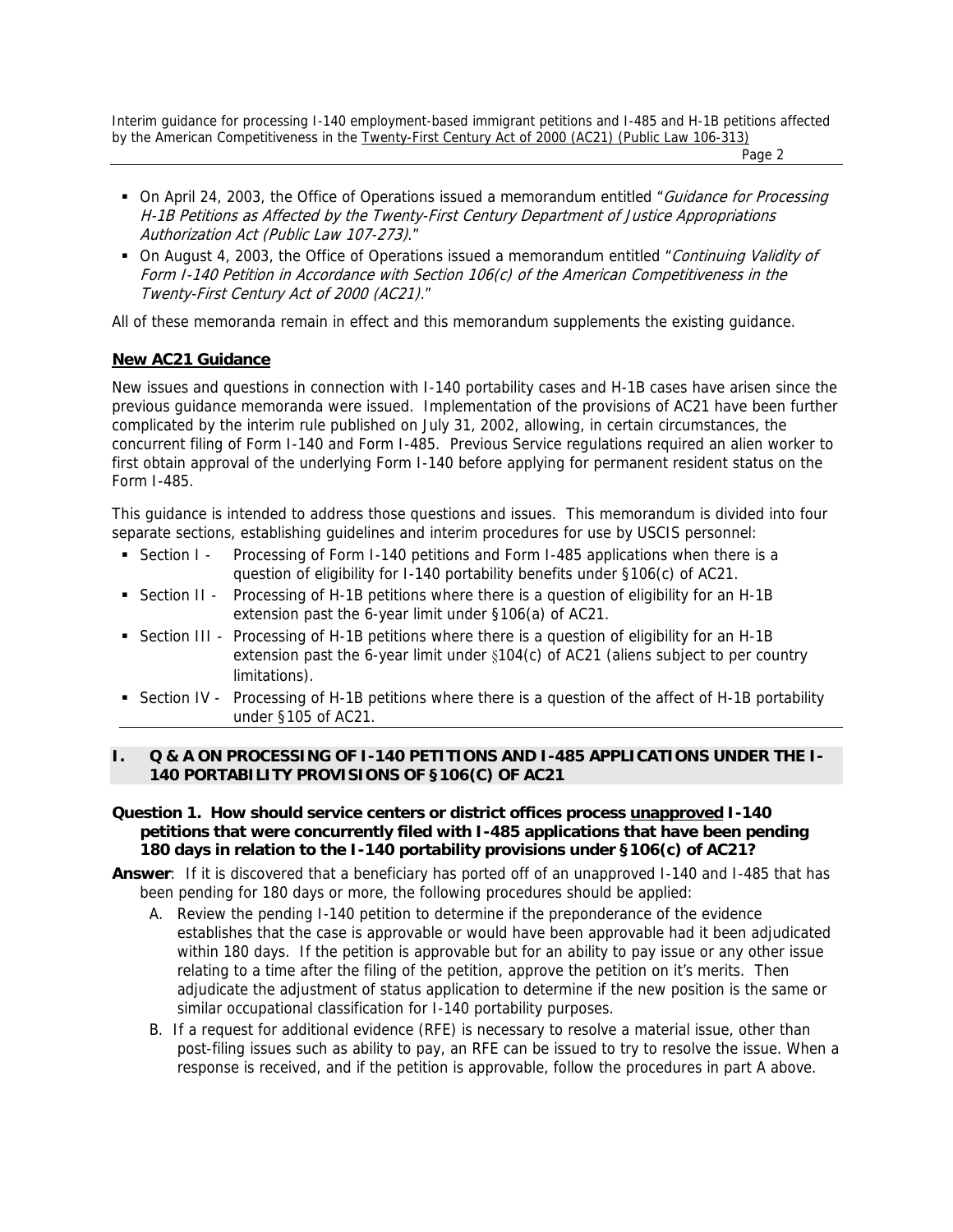Page 3 and 2012 and 2012 and 2012 and 2012 and 2012 and 2012 and 2012 and 2012 and 2012 and 2012 and 2012 and

### **Question 2. How should service centers or district offices process unapproved I-140 petitions that were concurrently filed with I-485 applications that have been pending 180 days and a Request for Evidence (RFE) has been issued?**

- **Answer:** If a response to an RFE is received, and the response does not adequately address the issues, or the response is simply that the beneficiary no longer works for the petitioner, or a response is not received at all, and the petition still cannot be approved:
	- A. Deny the petition on the merits of the case; and
	- B. Deny the I-485 and the portability request since there was never an approved petition from which to port.

### **Question 3. What is "same or similar" occupational classification for purposes of I-140 portability?**

- **Answer:** When making a determination if the new employment is the "same or similar" occupational classification in comparison to the employment in the initial I-140, adjudicators should consider the following factors:
	- A. Description of the job duties contained in the ETA 750A or the initial I-140 and the job duties of the new employment to determine if they are the "same or similar" occupational classification.
	- B. The DOT code and/or SOC code assigned to the initial I-140 employment for petitions that have a certified ETA 750A or consider what DOT and/or SOC code is appropriate for the position for an initial I-140 that did not require a certified ETA 750A. Then consider the DOT code and/or SOC code, whichever is appropriate for the new position to make a determination of "same or similar" occupational classification.
	- C. A substantial discrepancy between the previous and the new wage. (See **Question 5** of this section for further clarification).

#### **Question 4. Should service centers or district offices use a difference in geographic location of the employment in the approved labor certification and initial I-140, and the new employment as basis for denial in I-140 portability cases?**

**Answer:** No. The relevant inquiry is if the new position is the same or similar occupational classification to the alien's I-140 employment when considering the alien's new position and job duties and not the geographic location of the new employment.

#### **Question 5. Should service centers or district officers use a difference in the wage offered on the approved labor certification and initial I-140, and the new employment as basis for denial in adjustment portability cases?**

**Answer:** No. As noted above the relevant inquiry is if the new position is the same or similar occupational classification to the alien's I-140 employment. A difference in the wage offered on the approved labor certification, initial I-140 and the new employment cannot be used as a basis of a denial. However, a substantial discrepancy between the previous and the new wage may be taken into consideration as a factor in determining if the new employment is "same or similar."

## **Question 6. Can multinational managers or executives classifiable under 8 USC 203(b)(1)(C) avail themselves of AC21** §**106(c) (8 USC** §**204(j)) portability benefits even where the alien changes to a new job as a manager for an unrelated company? Can "same or similar" for multinational employees mean employment with an unrelated company?**

**Answer:** Yes, multinational managers or executives can avail themselves of portability benefits where the alien changes to a new job as a manager or executive even for an unrelated company. However, there may be factual circumstances where such aliens cannot benefit from porting (i.e. where the job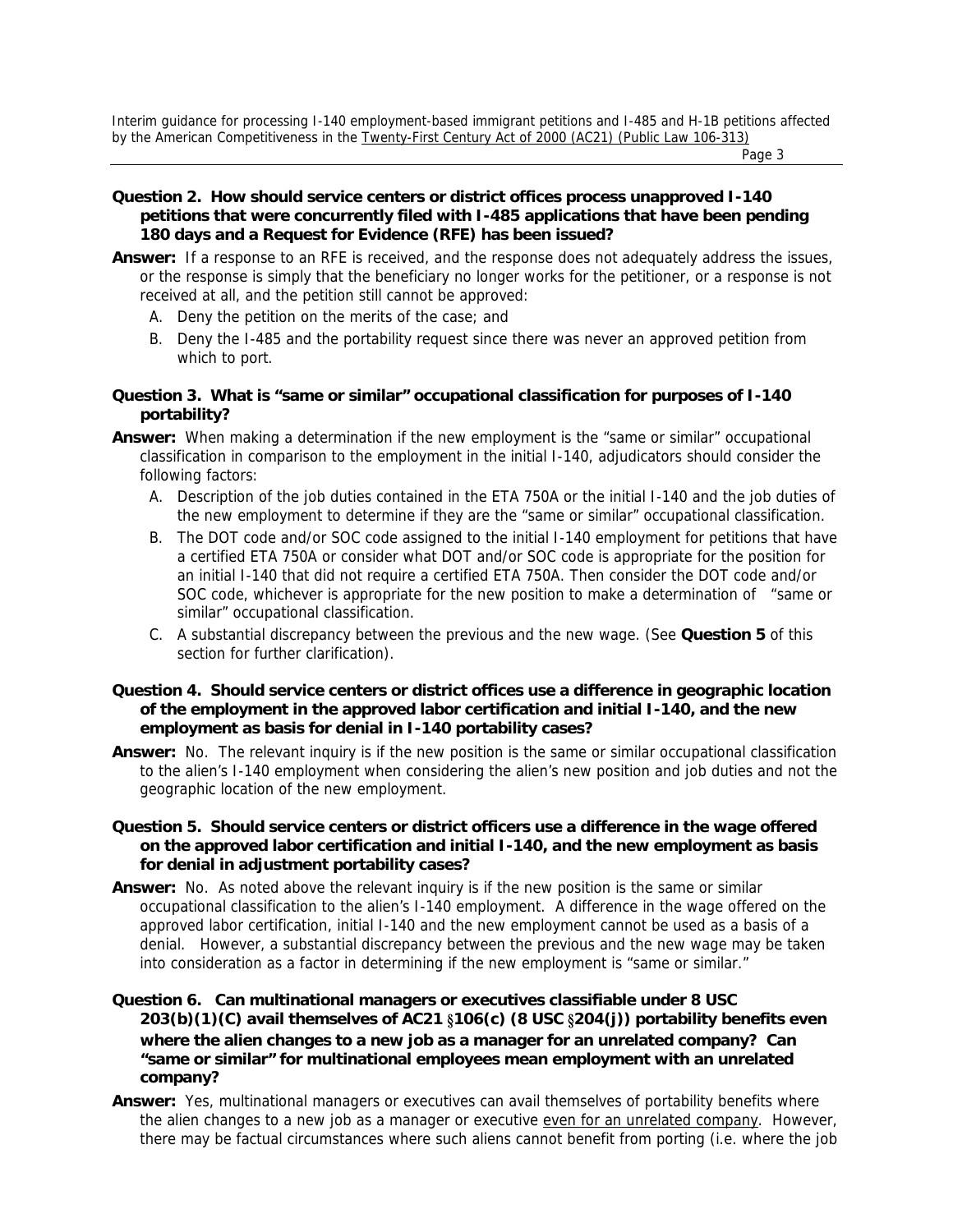Page 4 and the state of the state of the state of the state of the state of the state of the state of the state of the state of the state of the state of the state of the state of the state of the state of the state of the

duties are vastly different, so that that the new position is not in the same or similar occupational classification as the I-140 employment).

#### **Question 7. Should service centers or district offices request proof of "ability to pay" from successor employers in I-140 portability cases, in other words, from the new company/employer to which someone has ported?**

**Answer:** No. The relevant inquiry is whether the new position is in the same or similar occupational classification as the alien's I-140 employment. It may be appropriate to confirm the legitimacy of a new employer and the job offer through an RFE to the adjustment applicant for relevant information about these issues. In an adjustment setting, public charge is also a relevant inquiry.

## **Question 8. Can an alien port to self-employment under INA** §**204(j)?**

**Answer:** Yes, as long as the requirements are met. First, the key is whether the employment is in a "same or similar" occupational classification as the job for which the original I-140 petition was filed. Second, it may be appropriate to confirm that the new employer and the job offer are legitimate through an RFE to the adjustment applicant for relevant information about these issues. Third, as with any portability case, USCIS will focus on whether the I-140 petition represented the truly intended employment at the time of the filing of both the I-140 and the I-485. This means that, as of the time of the filing of the I-140 and at the time of filing the I-485 if not filed concurrently, the I-140 petitioner must have had the intent to employ the beneficiary, and the alien must have intended to undertake the employment, upon adjustment. Adjudicators should not presume absence of such intent and may take the I-140 and supporting documents themselves as prima facie evidence of such intent, but in appropriate cases additional evidence or investigation may be appropriate.

### **Question 9. Must a successor employer in an I-140 portability case provide a new labor certification?**

- **Answer:** No. There is no requirement that successor employers in adjustment portability cases obtain a new labor certification for those occupations traditionally requiring one. AC21 also provides that any underlying labor certification also remains valid if the conditions of §106(c) are satisfied. The beneficiary of an approved labor certification may benefit from it although the alien seeks to adjust on the basis of different employment.
- **Question 10. Should service centers or district offices deny portability cases on the sole basis that the alien has left his or her employment with the I-140 petitioner prior to the I-485 application pending for 180 days?**
- **Answer:** No. The basis for adjustment is not actual (current) employment but prospective employment. Since there is no requirement that the alien have ever been employed by the petitioner while the I-140 and/or I-485 was pending, the fact that an alien left the I-140 petitioner before the I-485 has been pending 180 days will not necessarily render the alien ineligible to port. However, in all cases an offer of employment must have been bona fide. This means that, as of the time the I-140 was filed and at the time of filing the I-485 if not filed concurrently, the I-140 petitioner must have had the intent to employ the beneficiary, and the alien must have intended to undertake the employment, upon adjustment. Adjudicators should not presume absence of such intent and may take the I-140 and supporting documents themselves as prima facie evidence of such intent, but in appropriate cases additional evidence or investigation may be appropriate.

#### **Question 11. When is an I-140 no longer valid for porting purposes?**

**Answer:** An I-140 is no longer valid for porting purposes when:

- A. an I-140 is withdrawn before the alien's I-485 has been pending 180 days, or
- B. an I-140 is denied or revoked at any time except when it is revoked based on a withdrawal that was submitted after an I-485 has been pending for 180 days.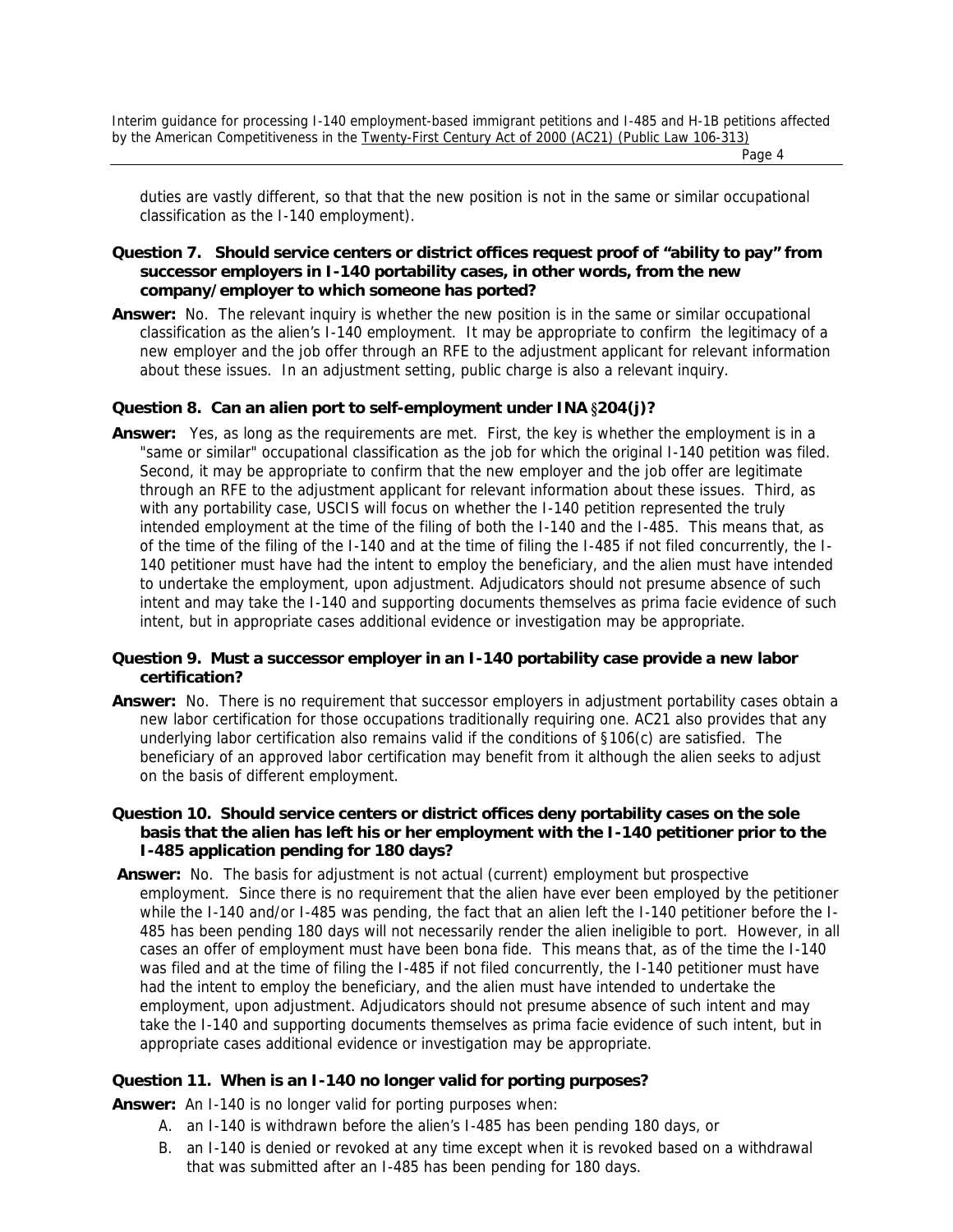Page 5 and the state of the state of the state of the state of the state of the state of the state of the state of the state of the state of the state of the state of the state of the state of the state of the state of the

#### **Question 12. Can the 180 days that an I-485 application must be pending for I-140 portability eligibility accrue during a period when visa numbers are unavailable?**

**Answer:** Yes. The fact that a visa number becomes unavailable after the filing of the I-485 application does not stop the number of days required for I-140 portability eligibility from accruing.

#### **Question 13. Does the alien's priority date change as a result of porting under §106(c) of AC21?**

**Answer:** No. The priority date continues to be determined at the time of the initial labor certification filing with the Department of Labor or at the time the initial I-140 immigrant petition is filed with USCIS (in cases where no labor certification is required).

#### **Question 14. Must the alien have a new offer of employment at the time the I-485 is being adjudicated under the I-140 portability provisions?**

**Answer:** Yes. The alien cannot still be looking for "same or similar" employment at the time the I-485 is being adjudicated under the adjustment portability provisions. The alien must be able to show there is a new valid offer of employment at the time the I-485 is adjudicated.

#### **II. Q & A ON PROCESSING OF H-1B PETITIONS UNDER THE EXTENSION PROVISION OF §106(A) ALLOWING EXTENSION PAST THE H-1B 6 YEAR LIMIT**

- **Question 1. When an alien would otherwise be eligible for an H-1B extension, is it necessary to first file a Form I-129 requesting an extension of time to allow the beneficiary to complete or nearly complete the initial 6 years, and then file an additional Form I-129 requesting an extension of time beyond the 6 years?**
- **Answer:** No. Section 106(a) of AC21 allows an alien to obtain an extension of H-1B status beyond the 6-year maximum period, when:
	- A. 365 days or more have passed since the filing of any application for labor certification, Form ETA 750, that is required or used by the alien to obtain status as an EB immigrant, or
	- B. 365 days or more have passed since the filing of an EB immigrant petition.

Once these requirements have been met, the alien may be granted an extension beyond the 6-year maximum on or prior to the date the alien reaches the 6-year maximum. Such extensions may only be granted in one-year increments, but may be requested on a single (combined) extension request for any remaining time left in the initial 6-year period. Requiring the filing of two extension petitions merely increases petitioner and CIS workloads, and has no basis in statute. In no case, however, may the total period of time granted on an extension exceed a cumulative total of 3 years. 8 CFR 214.2(h)(15)(ii)(B)(1).

## Question 2. How early can a request for an H-1B extension beyond the 6<sup>th</sup> year be filed?

**Answer:** The April 24, 2003 guidance memorandum is modified in the following manner: a petitioner must establish that the above criteria (see Question 1 outlining requirements under Section 106(a)) were or will be met either on or before the requested start date on the H-1B extension application. Thus, an alien is eligible for an extension of H-1B status beyond the  $6<sup>th</sup>$  year as long as either the qualifying labor certification application or I-140 petition has or will have been pending for at least 365 days prior to the alien's requested start date, regardless of whether the H-1B extension application was filed prior to the passage of such period If the alien would no longer be in H-1B status at the time that 365 days from the filing of the labor certification application or immigrant petition has run, thus leaving a gap in valid status, then the extension of stay request cannot be granted.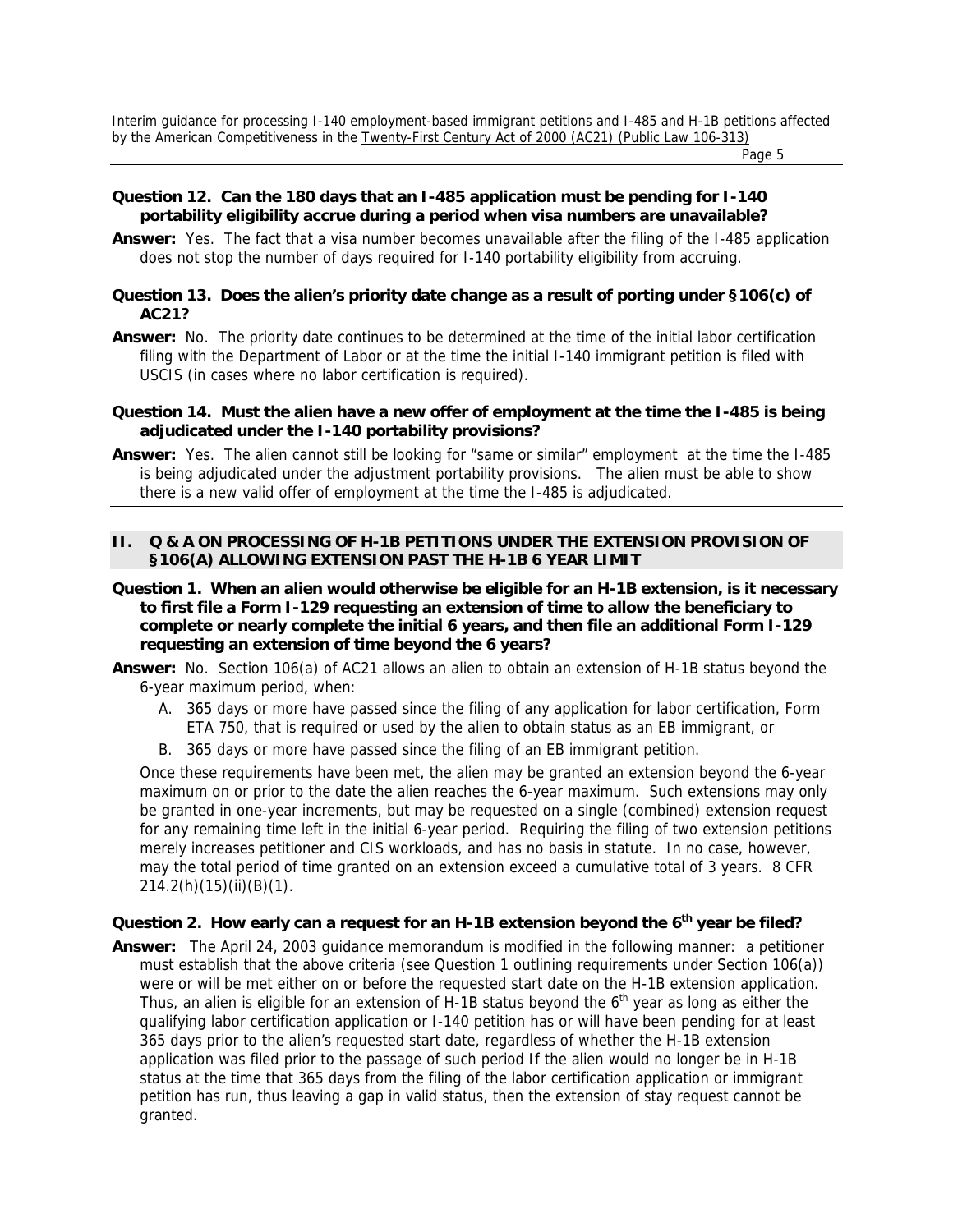Page 6 and the contract of the contract of the contract of the contract of the contract of the contract of the contract of the contract of the contract of the contract of the contract of the contract of the contract of the

- **Question 3. Are there cases where an alien, who has been granted an H-1B extension**  beyond the 6<sup>th</sup> year, will nonetheless only be allowed to remain for the 6-year maximum **period of stay?**
- **Answer:** Yes. As addressed in the April 24, 2003 guidance memorandum, USCIS is required to grant the extension of stay request made under section 106(a) of AC21, in one-year increments, until such time as a final decision has been made to:
	- A. Deny the application for labor certification, or, if the labor certification is approved, to deny the EB immigrant petition that was filed pursuant to the approved labor certification;
	- B. Deny the EB immigrant petition, or
	- C. Grant or deny the alien's application for an immigrant visa or for adjustment of status.

If at any time before or after the filing of the single (combined) extension request a final decision is made on the above-stated grounds, the beneficiary of the extension request will not be entitled to an extension beyond the time remaining on his or her 6-year maximum stay unless another basis for exceeding the maximum applies.

#### **Question 4. In a labor substitution context, can both the original alien and the substituted alien apply for an H-1B extension beyond the 6-year limit based on** §**106(a) of AC21?**

**Answer:** No. Only the "current" beneficiary (meaning the alien that was most recently substituted into the labor certification) is eligible to get an H-1B extension beyond the 6-year limit.

#### **Question 5. Does a timely and non-frivolous I-140 appeal pending at the AAO allow an alien to request an H-1B extension beyond the 6-year limit?**

- **Answer:** Subject to regulatory modification, as long as a decision may be reversed on direct appeal or certification to the Administrative Appeals Office (AAO), USCIS will not consider that decision final for this purpose.
- **Question 6. Should service centers or district offices deny a request for an H-1B extension beyond the 6-year limit where the labor certification was filed over 365 days ago, has been approved, but the I-140/I-485 has not yet been filed?**
- **Answer:** No. Until further guidance is published, a request for an H-1B extension beyond the 6-year limit should not be denied on the sole basis that an I-140 petition has not yet been filed.
- **Question 7. Should service centers or district offices deny a request for an H-1B extension beyond the 6-year limit where the labor certification or immigrant petition from an employer who is not the H-1B petitioner was filed for the beneficiary more than 365 days ago?**
- **Answer:** No. The statute does not require that the labor certification or immigrant petition must be from the same employer requesting the H-1B extension.
- **Question 8. Should service centers or district offices deny a request for an H-1B extension beyond the 6-year limit where the labor certification or the immigrant petition was filed over 365 days ago, but the H-1B nonimmigrant intends to consular process rather than adjust status?**

**Answer:** No.

#### **Question 9. Are H-4 dependents eligible for an H extension beyond the 6-year limit?**

**Answer:** Yes. H-4 dependents are eligible for an extension of their H-4 status beyond the 6-year limit provided they meet the H-4 requirements and based on the principal (H-1B) alien's eligibility for an H-1B extension beyond the 6-year limit. This includes cases where the dependent may have held another status prior to becoming an H-4 dependent. However, in order to qualify for an H-1B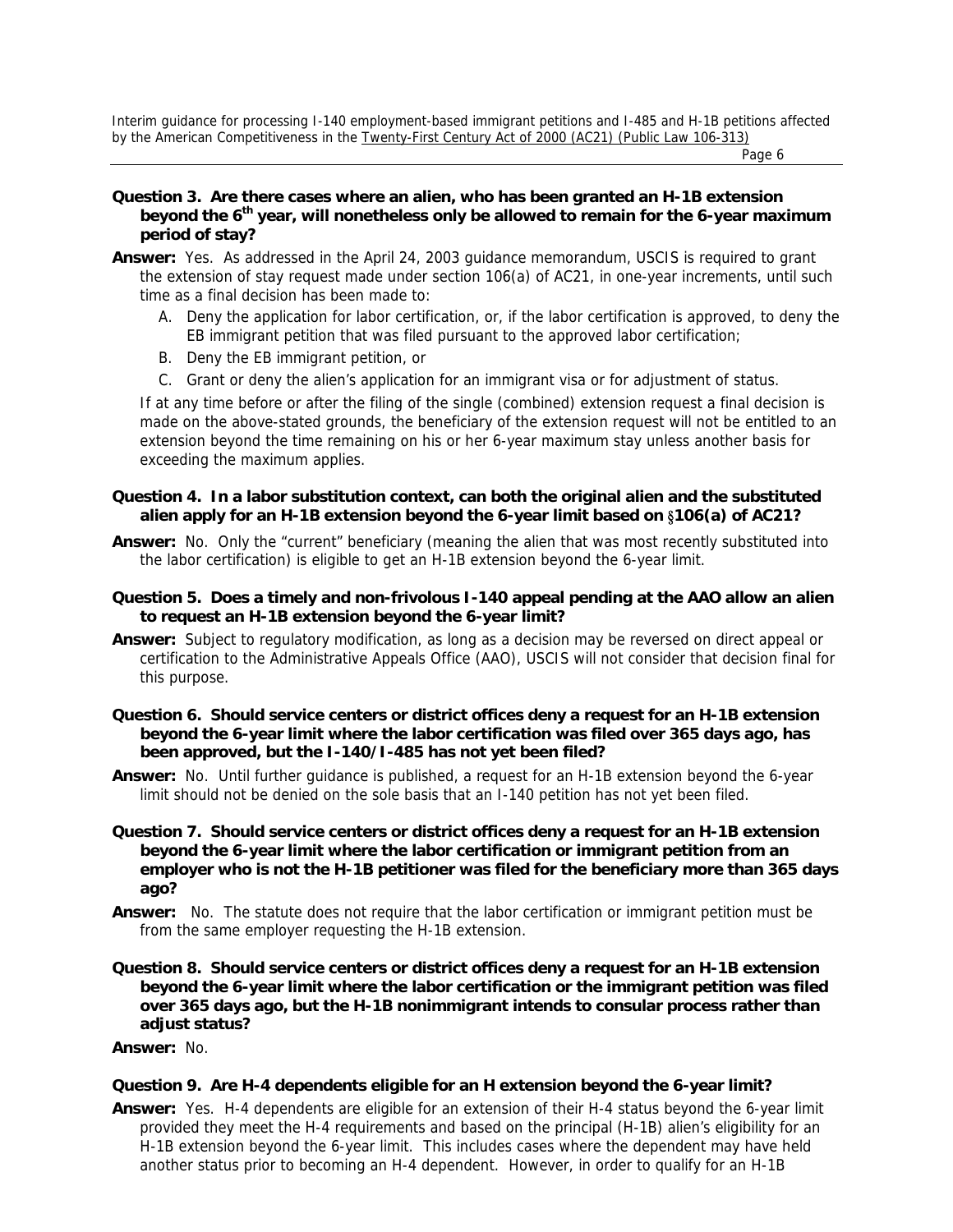Page 7 (1999) 2002 12:30 Page 7 (1999) 2003 12:30 Page 7 (1999) 2004 12:30 Page 7

extension beyond the 6 year limit year of their own H-1B status, the alien must meet all the requirements independently of their H-1B spouse's eligibility for a  $7<sup>th</sup>$  year extension.

#### **Question 10. What are the guidelines for processing 7th Year Extensions with the implementation of the new DOL PERM Program?**

**Answer:** Guidance on this subject will be provided via separate memorandum.

#### **III. Q & A ON PROCESSING OF H-1B PETITIONS UNDER THE "ONE-TIME PROTECTION UNDER PER COUNTRY CEILING" PROVISION OF §104(C) ALLOWING EXTENSION PAST THE H-1B 6-YEAR LIMIT**

- **Question 1. Must an alien be the beneficiary of an approved I-140 petition in order to qualify for extension of H-1B status beyond the 6-year limit based on** §**104(c) of AC21?**
- **Answer:** Yes. Consistent with prior USCIS guidance on this subject, an approved I-140 petition is required in order for an alien to qualify for an extension of H-1B status beyond the 6-year limit under  $$104(c).$
- **Question 2. If an alien qualifies for an extension past the H-1B 6-year limit under** §**104(c), may an extension be granted for a period of up to three years?**
- **Answer:** Yes, provided all other H-1B statutory and regulatory requirements are met (e.g., the petition must request three years, and include a Labor Condition Application covering such period).

## **Question 3. If an alien qualifies for an extension past the H-1B 6-year limit under** §**104(c), may more than one extension be granted?**

**Answer:** Yes. USCIS recognizes that in some cases, because of per country visa limitations, it may take more than three years for the alien to be eligible to adjust. Thus, despite the reference to a "onetime protection" a qualifying alien may be granted more than one extension under this provision.

#### **IV. Q & A ON PROCESSING OF H-1B PETITIONS UNDER THE H-1B PORTABILITY PROVISIONS**

- **Question 1. Can an H-1B temporary worker "port" under** §**105 of AC21 (INA § 214(n)) from one employer to another even after the alien's I-94 or last approved petition has expired as long as he or she is still in a "period of stay authorized by the Attorney General"?**
- **Answer:** Yes. Under certain circumstances, an H-1B alien may still be able to port to another H-1B employer even after the alien's I-94 or last approved petition has expired. In order to port, however, such alien must meet all the requirements of INA  $\S 214(n)$ , including the requirement that the new petition be filed while the alien is in a "period of stay authorized by the Attorney General." USCIS has previously determined and issued guidance explaining what constitutes a "period of stay authorized by the Attorney General." One example would be:
	- Alien is in H-1B status. Employer A timely files a non-frivolous extension of the alien's H-1B status. Alien's original petition, approved for Employer A, expires during the pendency of the extension. Alien is then in a "period of stay as authorized by the Attorney General" while Employer A's extension is pending. Employer B then files new petition and alien wants to port to Employer B. Under INA  $\S 214(n)$ , the alien should be permitted to port because he or she is in a "period of stay as authorized by the Attorney General."

In other words, porting under INA §214 does not require that the alien currently be in H-1B status as long as he or she is in a "period of stay authorized by the Attorney General."